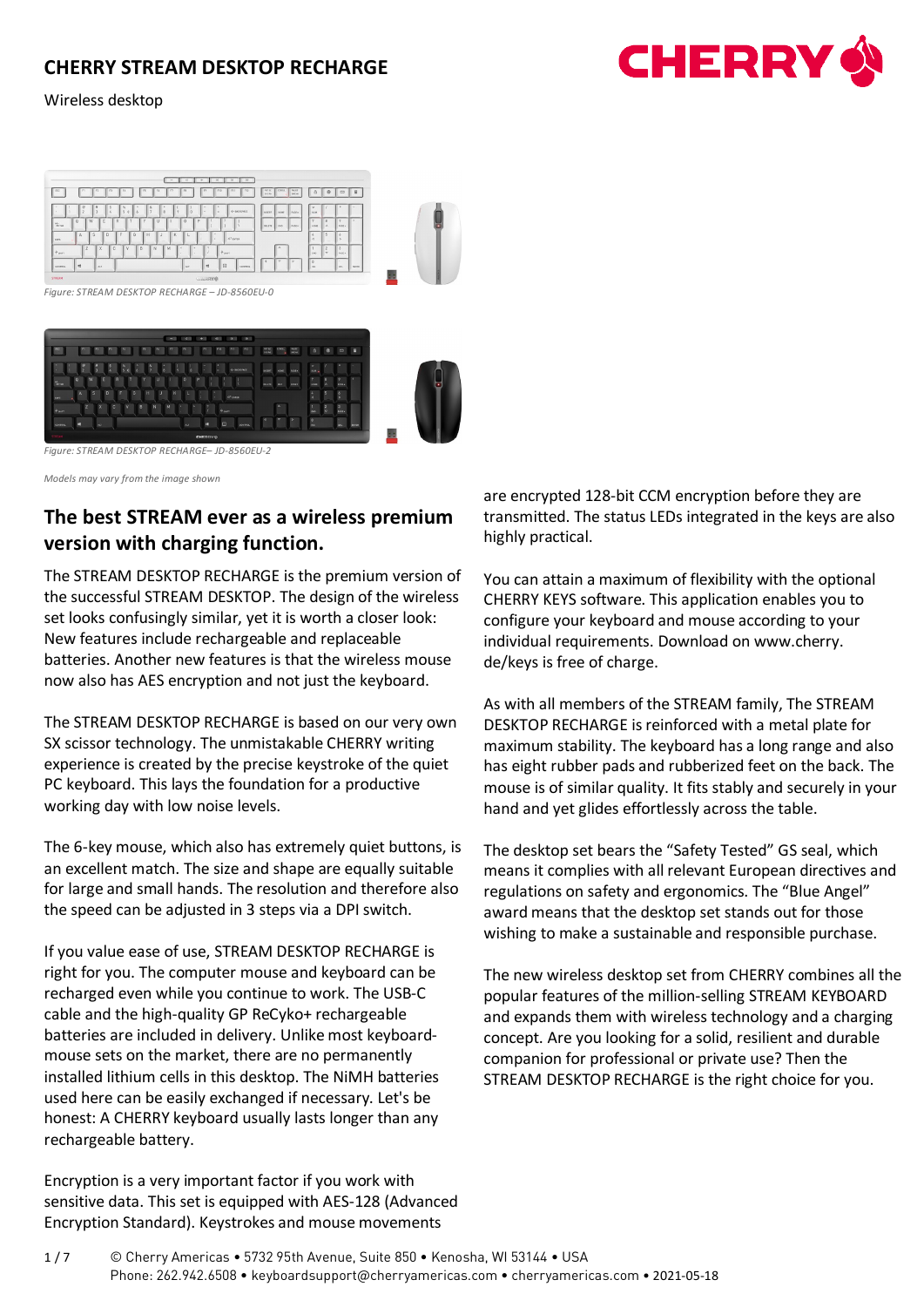Wireless desktop

### **Decisive advantages**

### **Maximum productivity:**

- $\rightarrow$  Super silent keystroke
- $\rightarrow$  CHERRY SX scissor mechanism
- $\rightarrow$  Mouse buttons with a quiet click
- $\rightarrow$  3-level adjustable mouse sensor with up to 2,400 dpi

### **Highest quality:**

- $\rightarrow$  Rubberized feet for perfect slip resistance
- $\rightarrow$  Integrated metal plate for maximum torsional rigidity
- $\rightarrow$  Blue Angel ecolabel
- $\rightarrow$  Durable key labels
- $\rightarrow$  Keyboard and mouse with AES-128 encryption

### **Optimum operating comfort:**

- $\rightarrow$  NiMH batteries rechargeable via USB-C (GP ReCyko+) in mouse and keyboard
- $\rightarrow$  Status LEDs show low residual battery charge, charging status and mouse resolution
- $\rightarrow$  Additional status LEDs for the CAPS LOCK, NUM and SCROLL keys
- $\rightarrow$  Keyboard with 10 office & multimedia keys
- $\rightarrow$  6 mouse buttons and scroll wheel

### **Very latest design:**

- $\rightarrow$  Low profile
- $\rightarrow$  GS certificate (full size layout)

# **Technical specifications**

**CHERRY** 

**Layout (country or language):** Depends on product, see "Models" table **Housing color:** Depends on product, see "Models" table **Weight (product):** Keyboard: approx. 905 g (incl. battery) Mouse: approx. 119 g (incl. battery) Receiver: approx. 3 g Charging cable: approx. 25 g **Total weight (with packaging):** approx. 1,393 g **Transmission range:** approx. 10 m **Frequency range:** 2,400 GHz - 2,4835 GHz **Transmission power:** Max. 10 mW (EIRP) **Storage temperature:** -20 °C to 60 °C, max. 85% humidity **Operating temperature:** 0 °C to 40 °C, max. 85% humidity **Power input:** Keyboard: max. 20 mA Mouse: max. 20 mA Receiver: max. 20 mA **Connection:**  USB **Reliability:** MTBF > 80,000 hours **Product approvals:** • CE • FCC • Blue Angel • VDE GS • WHQL Win 10 64-bit **System requirements:** USB port (type A) Windows 7, 8 or 10 **Scope of delivery:** • Wireless mouse/keyboard set • Nano USB receiver • Operating instructions • USB C charging cable • NiMH rechargeable batteries (GP ReCyko+): Keyboard (2 x AAA) and mouse (1 X AA). • Nano USB receiver • Extended manufacturer warranty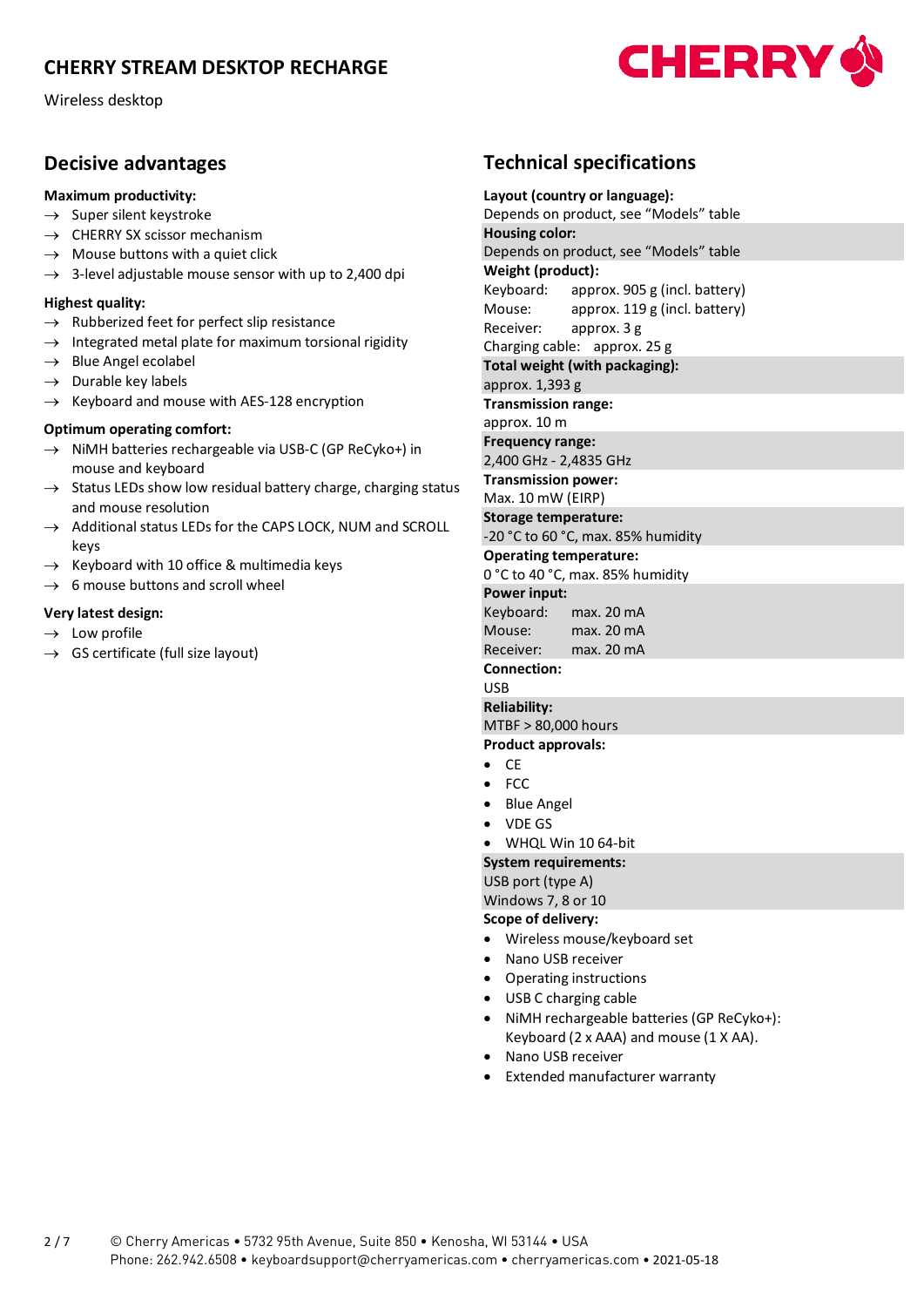

Wireless desktop

# **Technical specifications (continued)**

#### **Product dimensions:**

| Keyboard: | approx. $462.2 \times 162.2 \times 23.3$ mm (feet folded in)  |
|-----------|---------------------------------------------------------------|
|           | approx. $462.2 \times 165.8 \times 34.1$ mm (feet folded out) |
| Mouse:    | approx. 116 x 64.7 x 37.7 mm                                  |
| Receiver: | approx. 19 x 14.5 x 6.5 mm                                    |

### **Packaging dimensions:**

approx. 560 x 186 x 48 mm **Mouse:**

- Design: Symmetrical
- Scanning: optical (sensor: Pixart)
- Resolution: 1,000 dpi / 1,600 dpi / 2,400 dpi (switchable).
- Number of keys: 6
- Button design: Silent click
- Function keys: Right-click, left-click, scroll wheel; browser forward; browser back, DPI switching
- Mouse wheel design: Scroll wheel with key function
- Status display: DPI setting, battery status

#### **Keyboard:**

- Full-size layout with numeric keypad
- Key technology: SX
- Service life of standard key > 20 million strokes
- 8 anti-slip feet (18 x 4 mm)
- Status display: Caps lock, Scroll and Num Lock key, battery status (via LED in Scroll key)
- Number of additional keys: 10
- Additional key functions: Volume down, sound on/off, volume up, previous track, start/pause, next track, lock PC, browser, email program, calculator

### **Packaging unit;**

Number of products in outer package 10 Number of outer packages per pallet 12

### **Warranty**

We put a lot of dedication and hard work into the development of our products and we are proud of their quality. This is why, in addition to the statutory guarantee mentioned in the operating instructions, we are granting an expanded manufacturer's guarantee that is subject to the conditions stated below. For the first two years after delivery, the statutory warranty applies. In the third year after delivery, CHERRY voluntarily grants an additional warranty according to the following conditions ("extended warranty"). In the event of a defect, please contact the seller of your CHERRY product. Do not carry out any repairs on your own and do not open the product. There is no warranty if unauthorized changes to the product cause a defect. Conditions for the extended warranty

In the case of a defect after the first 2 years after delivery of the CHERRY product, CHERRY grants its customers for the additional period of one year the right to assert claims for cure, i.e. demand that the defect is remedied or a thing free of defects is supplied. The extended warranty is to be asserted against the seller of the CHERRY product upon presentation of the original invoice, proof of purchase or a comparable proof of the time of purchase. CHERRY, and the seller of the CHERRY product, where applicable, shall remedy the defect in the event the customer has justified claims for cure under the terms of the extended warranty. Excluded from the extended warranty are damages caused by improper use, in particular by the effects of chemical substances, other damages caused by external influences, as well as normal wear and tear and optical changes, in particular discoloration or abrasion of shiny areas. Also excluded from the extended warranty are accessories and other parts which are not an integral part of the purchased item.

Errors, technical changes and delivery possibilities excepted. Technical information refers only to the specifications of the products. Features may differ from the information provided.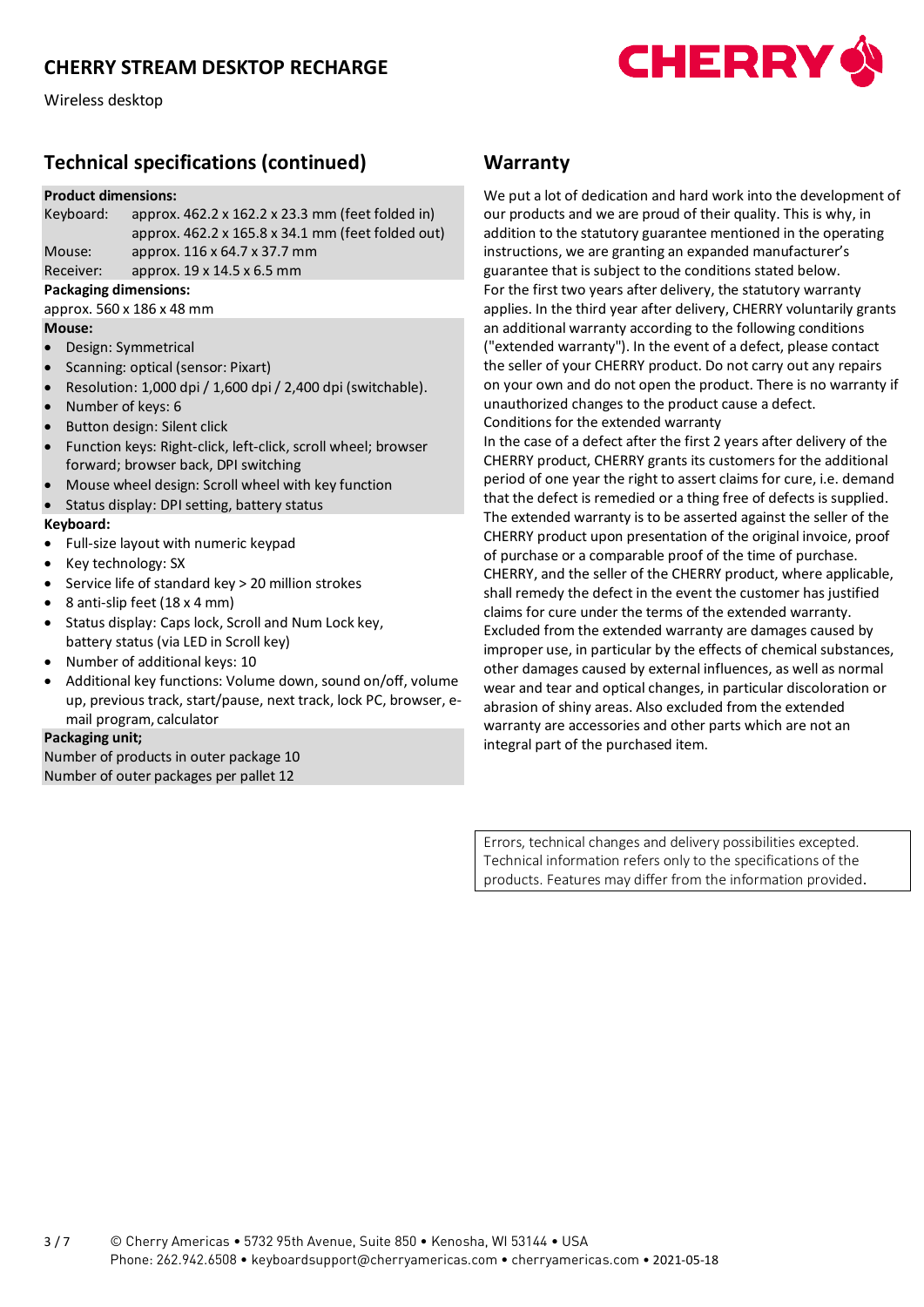Wireless desktop

# **Models:**

(possible country/layout versions, others available on request)



*Image: STREAM DESKTOP – JD-8500EU-0*

# **JD-8560xx-0 (Pale-grey)**

|                 | Product name                              | Order number | EAN / UPC code | Layout                      | Keyboard      | Number of keys | <b>Mouse</b>  |
|-----------------|-------------------------------------------|--------------|----------------|-----------------------------|---------------|----------------|---------------|
|                 |                                           |              |                | (country or language)       | Housing color |                | Housing color |
|                 | CHERRY STREAM DESKTOP<br>RECHARGE         | JD-8560BE-0  | 4025112095252  | Belgium                     | Pale-grey     | $105 + 10$     | Pale-grey     |
| $\overline{2}$  | <b>ICHERRY STREAM DESKTOP</b><br>RECHARGE | JD-8560CH-0  | 4025112095191  | Switzerland                 | Pale-grey     | $105 + 10$     | Pale-grey     |
| 3               | CHERRY STREAM DESKTOP<br>RECHARGE         | JD-8560DE-0  | 4025112095092  | Germany                     | Pale-grey     | $105 + 10$     | Pale-grey     |
| $\overline{4}$  | <b>CHERRY STREAM DESKTOP</b><br>RECHARGE  | JD-8560ES-0  | 4025112095177  | Spain                       | Pale-grey     | $105+10$       | Pale-grey     |
| 5               | <b>CHERRY STREAM DESKTOP</b><br>RECHARGE  | JD-8560EU-0  | 4025112095153  | US English with EURO symbol | Pale-grey     | $104 + 10$     | Pale-grey     |
| $6\overline{6}$ | <b>CHERRY STREAM DESKTOP</b><br>RECHARGE  | JD-8560FR-0* | 4025112095115  | France                      | Pale-grey     | $105 + 10$     | Pale-grey     |

4 / 7 © Cherry Americas • 5732 95th Avenue, Suite 850 • Kenosha, WI 53144 • USA Phone: 262.942.6508 • keyboardsupport@cherryamericas.com • cherryamericas.com • 2021-05-18

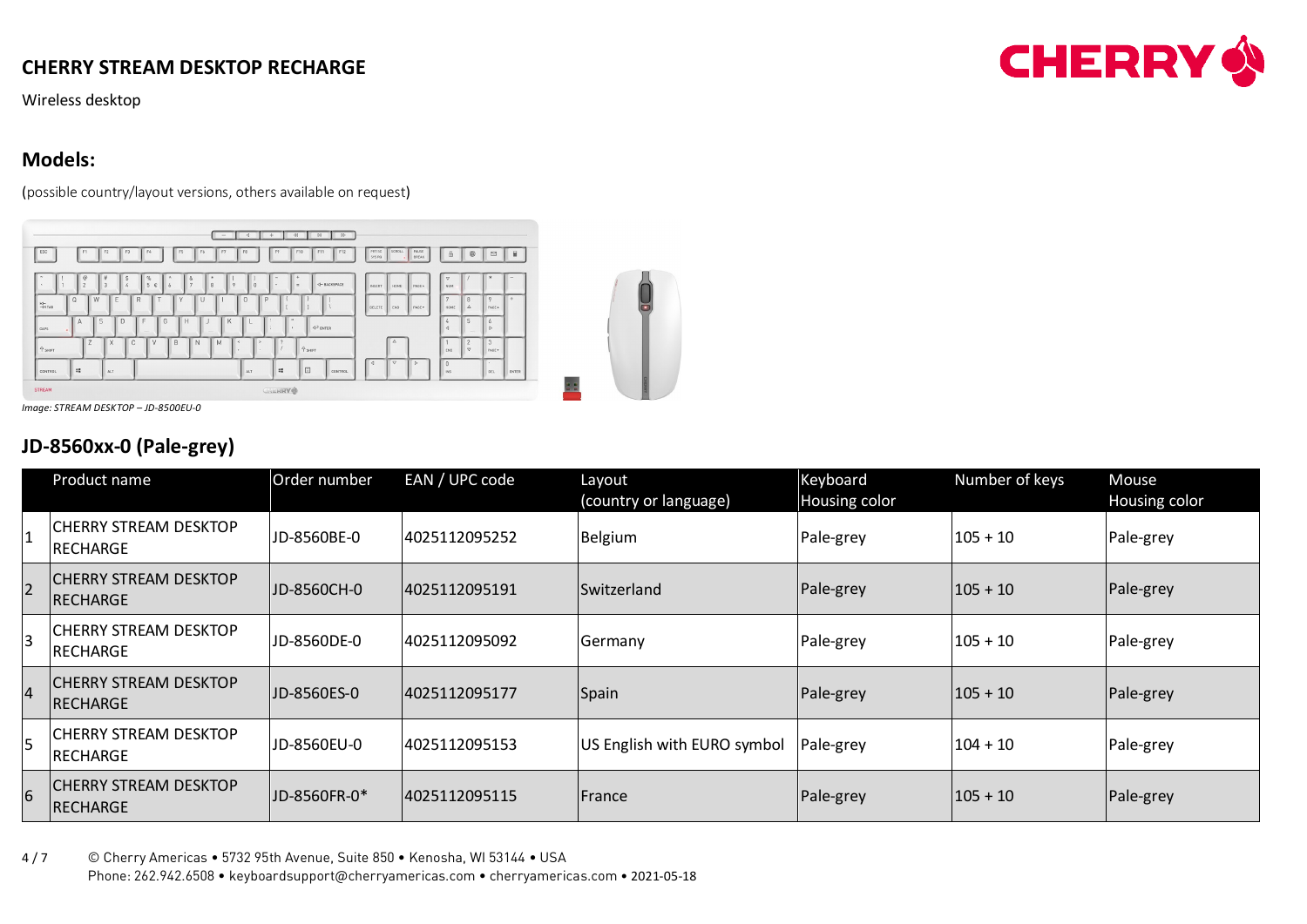

Wireless desktop

| $\overline{\phantom{a}}$ | <b>CHERRY STREAM DESKTOP</b><br>RECHARGE         | JD-8560GB-0  | 4025112095139      | UK                        | Pale-grey | 105 + 10   | Pale-grey |
|--------------------------|--------------------------------------------------|--------------|--------------------|---------------------------|-----------|------------|-----------|
| $\overline{8}$           | <b>CHERRY STREAM DESKTOP</b><br>RECHARGE         | JD-8560IT-0  | 4025112095238      | Italy                     | Pale-grey | $105 + 10$ | Pale-grey |
| 9                        | <b>CHERRY STREAM DESKTOP</b><br>RECHARGE         | JD-8560PN-0  | 4025112095214      | Pan-Nordic                | Pale-grey | $105 + 10$ | Pale-grey |
| 10                       | <b>CHERRY STREAM DESKTOP</b><br><b>IRECHARGE</b> | JD-8560CS-0  | 4025112095658      | Czech Republic / Slovakia | Pale-grey | $105+10$   | Pale-grey |
| 11                       | CHERRY STREAM DESKTOP<br><b>IRECHARGE</b>        | JD-8560SL-0* | 4025112095672      | Slovenia                  | Pale-grey | $105 + 10$ | Pale-grey |
| 12                       | <b>CHERRY STREAM DESKTOP</b><br><b>RECHARGE</b>  | JD-8560CN-0  | 4025112096334      | CN-Layout                 | Pale-grey | $104 + 10$ | Pale-grey |
| 13                       | ICHERRY STREAM DESKTOP<br><b>RECHARGE</b>        | JD-8560US-0  | 840183605926 (UPC) | US-Layout                 | Pale-grey | $104 + 10$ | Pale-grey |

\* Keyboard layout not in stock. Delivery time / quantity on request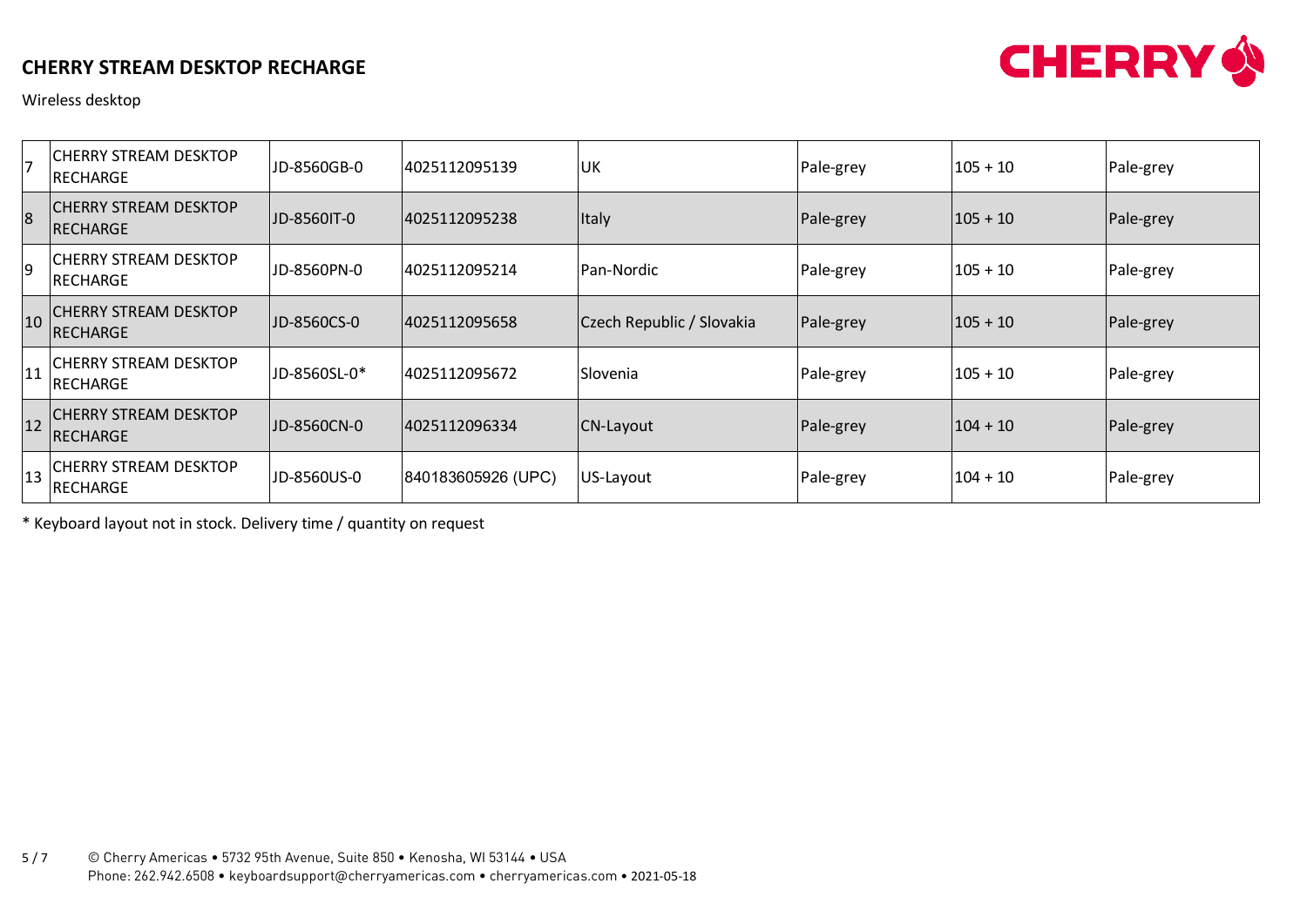Wireless desktop

### **Ausführungsvarianten:**

(Mögliche Länder-/Layoutvarianten, weitere auf Anfrage)



*Abbildung: STREAM DESKTOP – JD-8500EU-2*

# **JD-8560xx-2 (Black)**

|                 | Product name                             | Order number | EAN / UPC code | Layout<br>(country or language) | Keyboard<br>Housing color | Number of keys | Mouse<br>Housing color |
|-----------------|------------------------------------------|--------------|----------------|---------------------------------|---------------------------|----------------|------------------------|
|                 | <b>CHERRY STREAM DESKTOP</b><br>RECHARGE | JD-8560BE-2  | 4025112095269  | Belgium                         | <b>Black</b>              | $105 + 10$     | <b>Black</b>           |
| $\overline{2}$  | <b>CHERRY STREAM DESKTOP</b><br>RECHARGE | JD-8560CH-2  | 4025112095207  | Switzerland                     | Black                     | $105 + 10$     | Black                  |
| $\overline{3}$  | CHERRY STREAM DESKTOP<br><b>RECHARGE</b> | JD-8560DE-2  | 4025112095108  | Germany                         | <b>Black</b>              | $105 + 10$     | <b>Black</b>           |
| $\overline{4}$  | <b>CHERRY STREAM DESKTOP</b><br>RECHARGE | JD-8560ES-2  | 4025112095184  | Spain                           | Black                     | $105 + 10$     | Black                  |
| 5               | <b>CHERRY STREAM DESKTOP</b><br>RECHARGE | JD-8560EU-2  | 4025112095160  | US English with EURO symbol     | Black                     | $104 + 10$     | <b>Black</b>           |
| $6\overline{6}$ | <b>CHERRY STREAM DESKTOP</b><br>RECHARGE | JD-8560FR-2* | 4025112095122  | France                          | Black                     | $105 + 10$     | Black                  |

6 / 7 © Cherry Americas • 5732 95th Avenue, Suite 850 • Kenosha, WI 53144 • USA Phone: 262.942.6508 • keyboardsupport@cherryamericas.com • cherryamericas.com • 2021-05-18